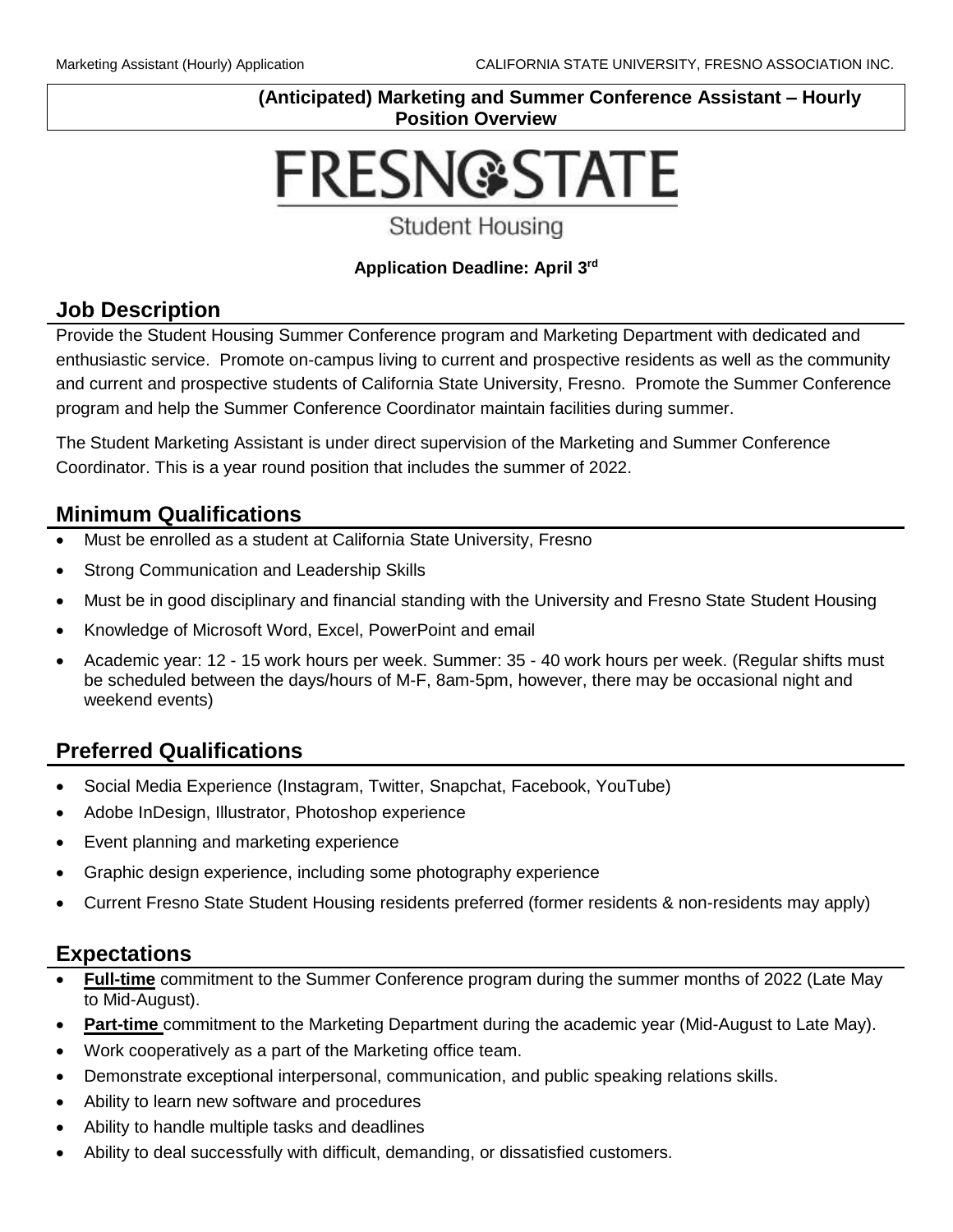- Ability to arrive on time and work all scheduled shifts (winter and spring recess hours are flexible).
- Read and completely understand the on-campus living application brochure, Fresno State Student Housing Handbook and other written materials as provided
- Uphold California State University, Fresno Association Inc. policies and integrity standards as stated in the Fresno State Student Housing Handbook and Employee Handbook
- Be familiar with campus facilities, policies, and regulations (training provided).
- Fulfill responsibilities of position description and stated job expectations of supervisor.
- Behave in a professional, business-like manner.

## **Summer Conference Responsibilities**

- Assist the Marketing and Summer Conference Coordinator with the following:
	- o Maintaining floor plans and building charts of Student Housing for use during the Summer Conference program.
	- o Making necessary reservations and arrangements for summer conference groups.
	- $\circ$  Preparing paperwork for booking summer conference groups; including preparing floor plans, proposals, and license agreements.
	- $\circ$  Contacting group leaders prior to group arrival and obtaining required conference information and materials.
	- o Training of Summer Staff in summer policies and procedures.
	- o Taking inventory of and ordering summer publications and forms.
- Establish and maintain summer training, policies and procedures, and conference group master binders.
- Attend all training sessions and workshops arranged for summer staff.
- Attend and participate in weekly staff meetings.
- Work with the Student Housing Summer Staff in the preparation, printing, and posting of various summer conference signs (such as welcome and directional signs, bathroom designations, campus and community maps, campus facilities and hours available for use, linen exchange information, emergency contacts).
- Other duties as assigned.

## **Marketing Responsibilities**

- Promote on-campus living and summer accommodations with all contacts including students, residents, faculty, administrators, vendors, coworkers, campus, community and others.
- Design and post Social Media Content across different Student Housing platforms.
- Occasionally attend and take photos at Student Housing events after hours.
- Provide walking tours of Fresno State Student Housing to prospective residents, university community and campus visitors.
- Work in coordination with the Residential Life Staff and other staff members on scheduling tour coverage.
- Design/post informational signs/posters
- Plan and execute promotional and staff/resident appreciation events.
- Assist with the preparation and delivery of various marketing presentations and activities for the University, Student Housing, and community events. Examples: Preview Day, Opening Day, and more.
- Design and participate in on-campus living presentations.
- Other duties as assigned.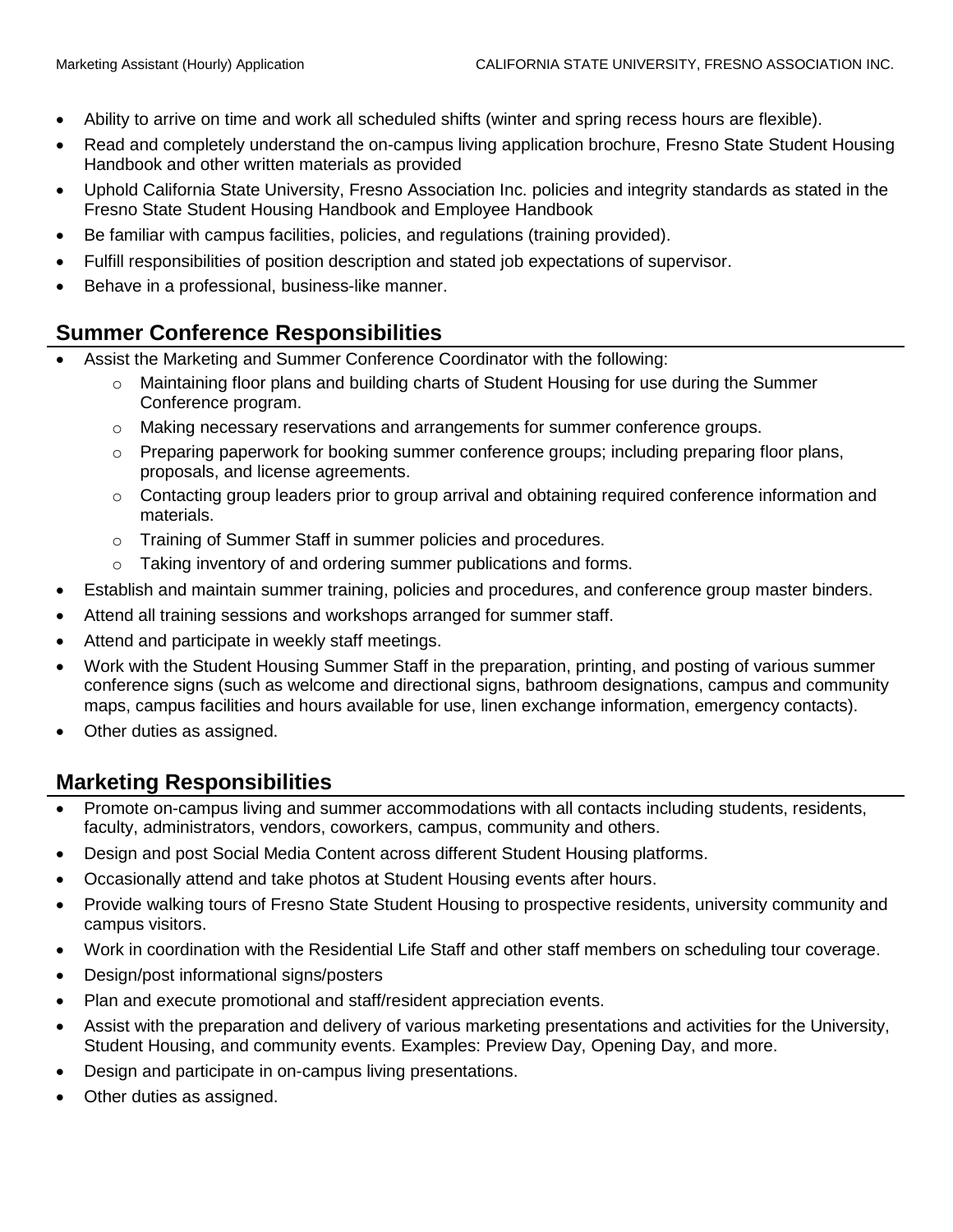#### **Compensation**

- \$15.00 per hour (minimum wage)
- If selected for this position, you will need to show proof of eligibility to work in the United States (Social Security card or international work permit card) and photo ID (California Driver's License or Passport) prior to beginning the position.

#### *An initial employment offer and continued employment is contingent upon a satisfactory background investigation, and other applicable conditions.*

*Remove this coversheet before submitting your application*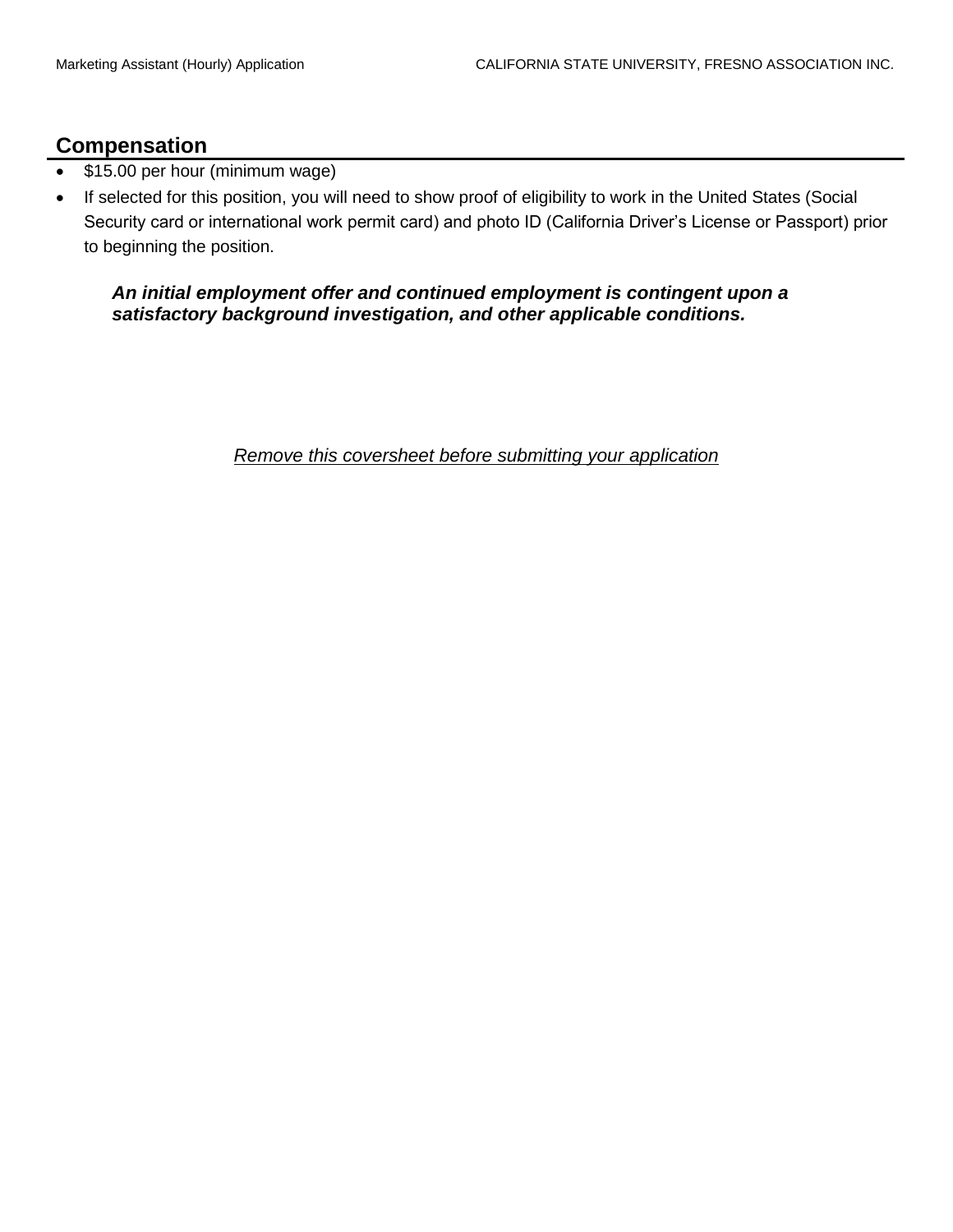# **Personal Information:** *(please print legibly)*

|                                                                           |            |              | Name: Name: Name: Name: Name: Name: Name: Name: Name: Name: Name: Name: Name: Name: Name: Name: Name: Name: Name: Name: Name: Name: Name: Name: Name: Name: Name: Name: Name: Name: Name: Name: Name: Name: Name: Name: Name:  |
|---------------------------------------------------------------------------|------------|--------------|--------------------------------------------------------------------------------------------------------------------------------------------------------------------------------------------------------------------------------|
|                                                                           |            |              | Phone: E-mail Address: E-mail: E-mail: Address: All Annual Address: All Annual Address: All Annual Address: All Annual Address: All Annual Address: All Annual Address: All Annual Address: All Annual Address: All Annual Add |
|                                                                           |            |              |                                                                                                                                                                                                                                |
| Cumulative GPA ____________ Expected Graduation Date_____________________ |            |              |                                                                                                                                                                                                                                |
| <b>Permanent Address:</b>                                                 |            |              |                                                                                                                                                                                                                                |
| <b>Street Address</b>                                                     |            |              | Apt/Suite                                                                                                                                                                                                                      |
| City                                                                      |            | <b>State</b> | Zip Code                                                                                                                                                                                                                       |
| <b>Street Address</b>                                                     |            |              | Check this box if your Local/On Campus Address is the same as your Permanent Address.<br>Apt/Suite                                                                                                                             |
| City                                                                      |            | <b>State</b> | Zip Code                                                                                                                                                                                                                       |
|                                                                           |            |              |                                                                                                                                                                                                                                |
|                                                                           |            |              | 1. Have you ever been employed at Fresno State and/or Fresno State Student Housing? (Circle One)                                                                                                                               |
|                                                                           | <b>YES</b> |              | <b>NO</b>                                                                                                                                                                                                                      |
| If yes, list the position(s) held and date(s) of employment:              |            |              |                                                                                                                                                                                                                                |
|                                                                           |            |              |                                                                                                                                                                                                                                |
| 2.<br>performed:                                                          |            |              | List other previous employers, including any volunteer hours, and briefly describe the type of work                                                                                                                            |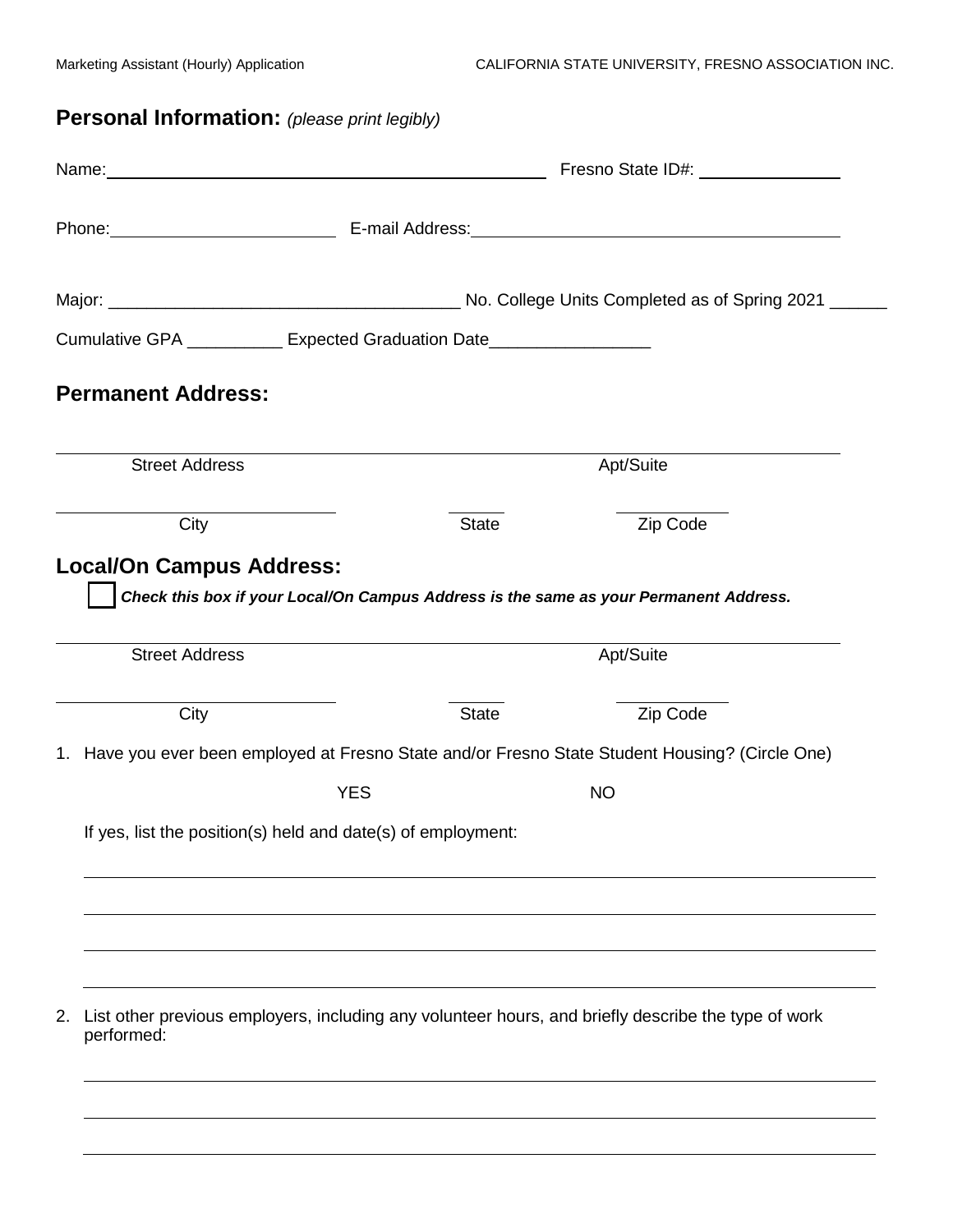3. Briefly describe any customer service experience you have provided in a volunteer or paid position:

4. Briefly describe your marketing experience and course work:

5. What experience do you have with promotional activities?

6. What experience do you have speaking publicly?

7. What qualities or skills do you have that make you the best candidate for this position?